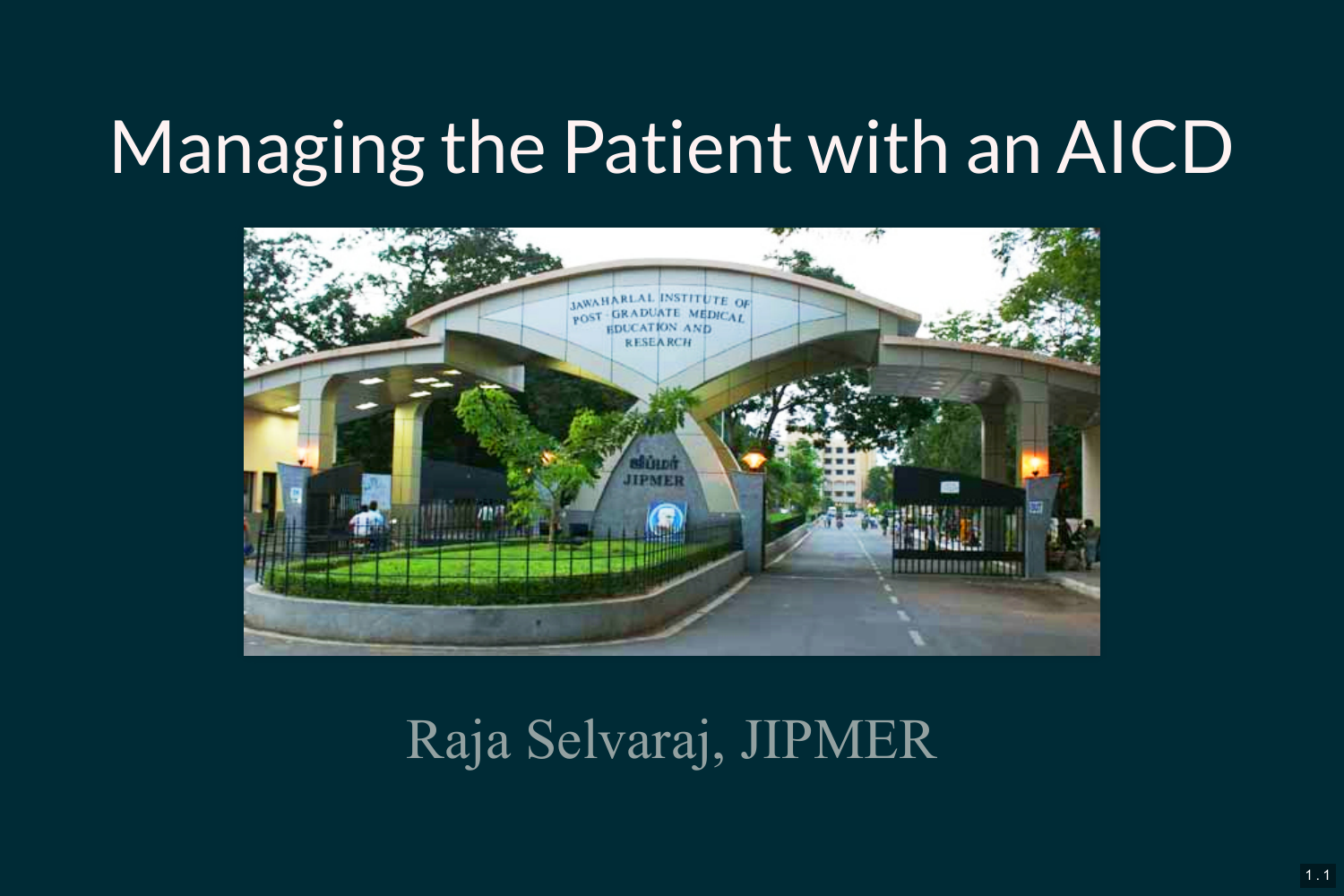### What information do you need to manage the patient with an AICD?

- What is an AICD?
- Managing ICD related issues
- How does it affect day-to-day life
- How does it affect medical management?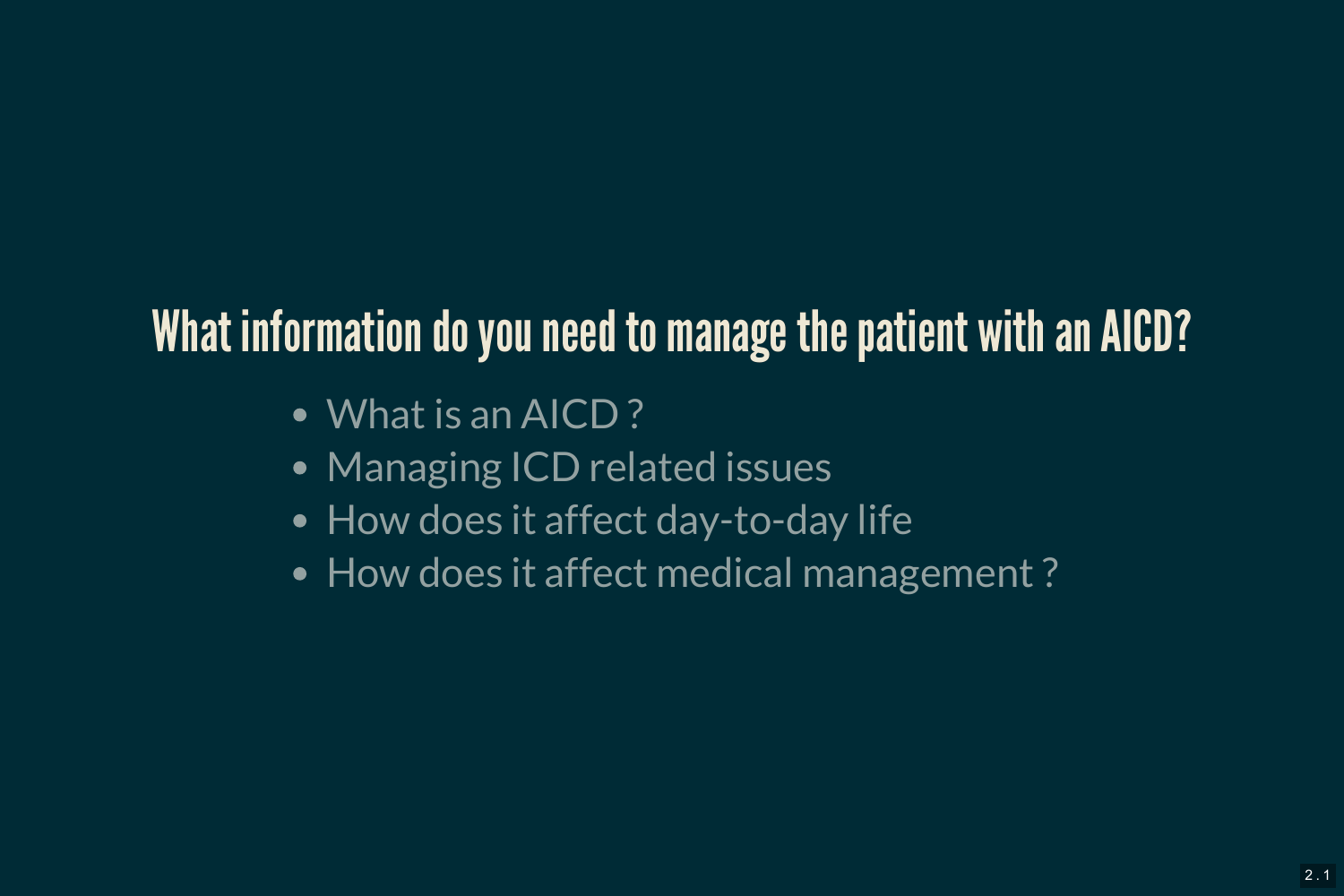### What is an AICD

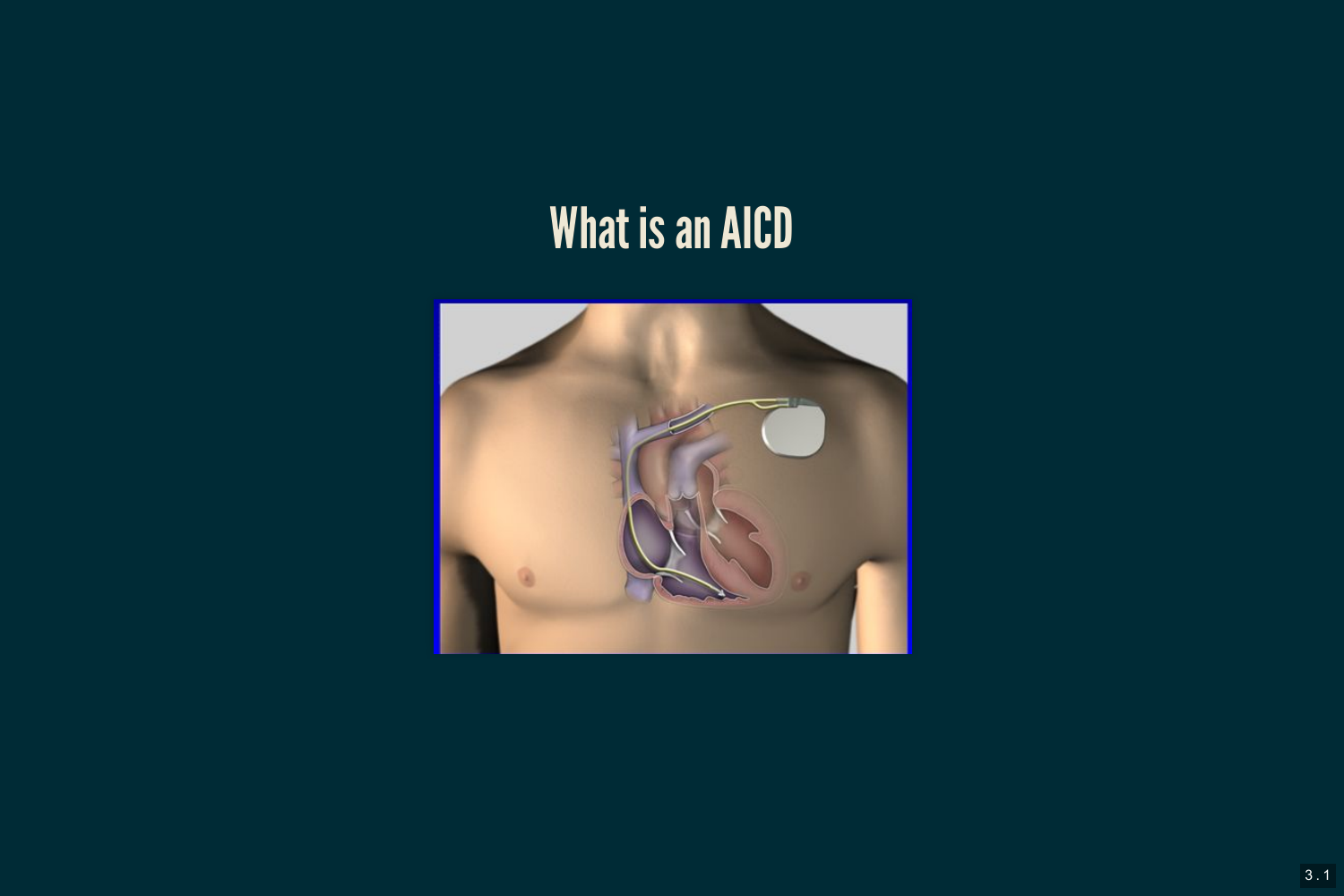### What is an AICD

- A miniaturized battery powered device
- Tracks the heart rate and rhythm
- When there is a tachyarrhythmia, it attempts to correct the rhythm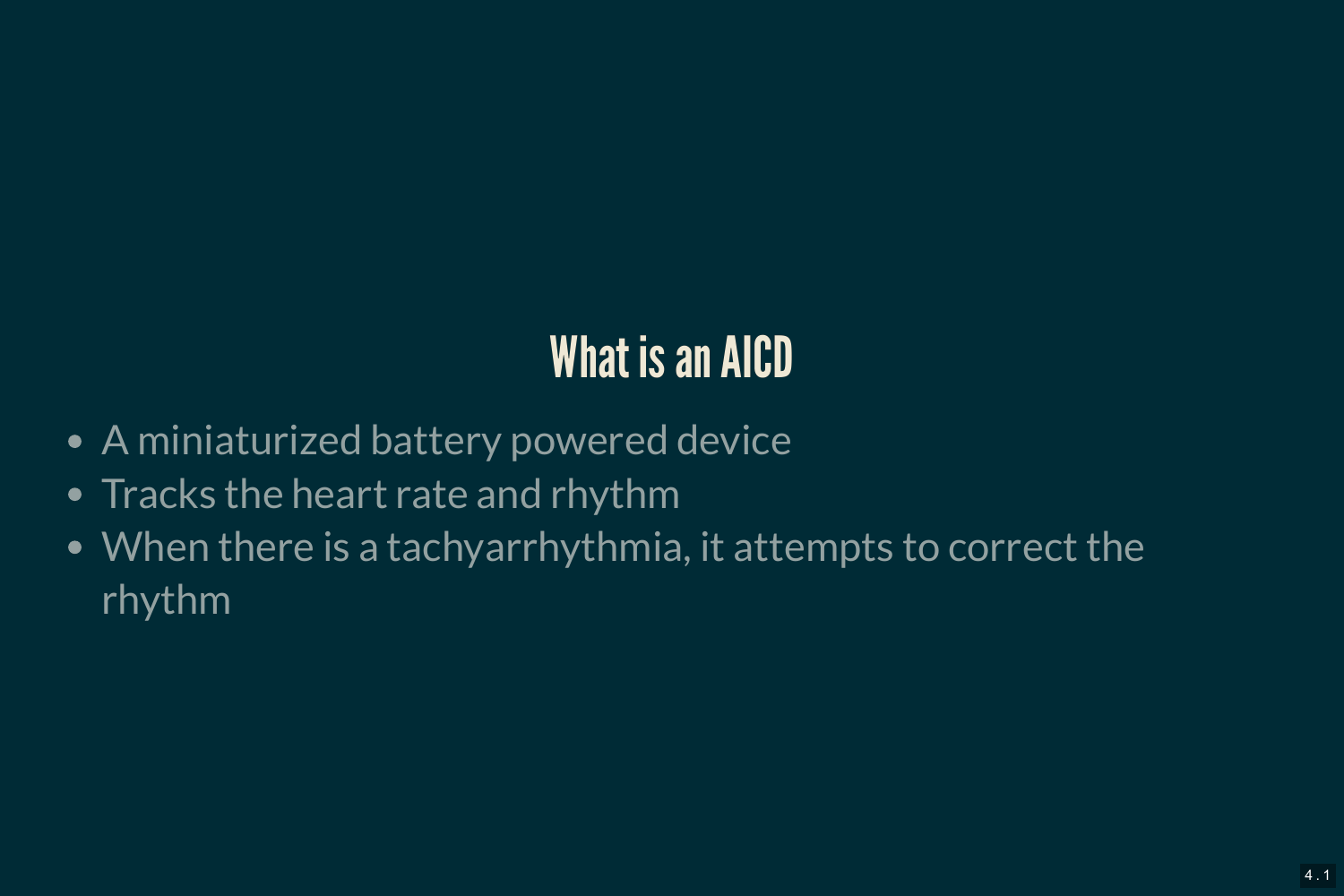#### What does it do?



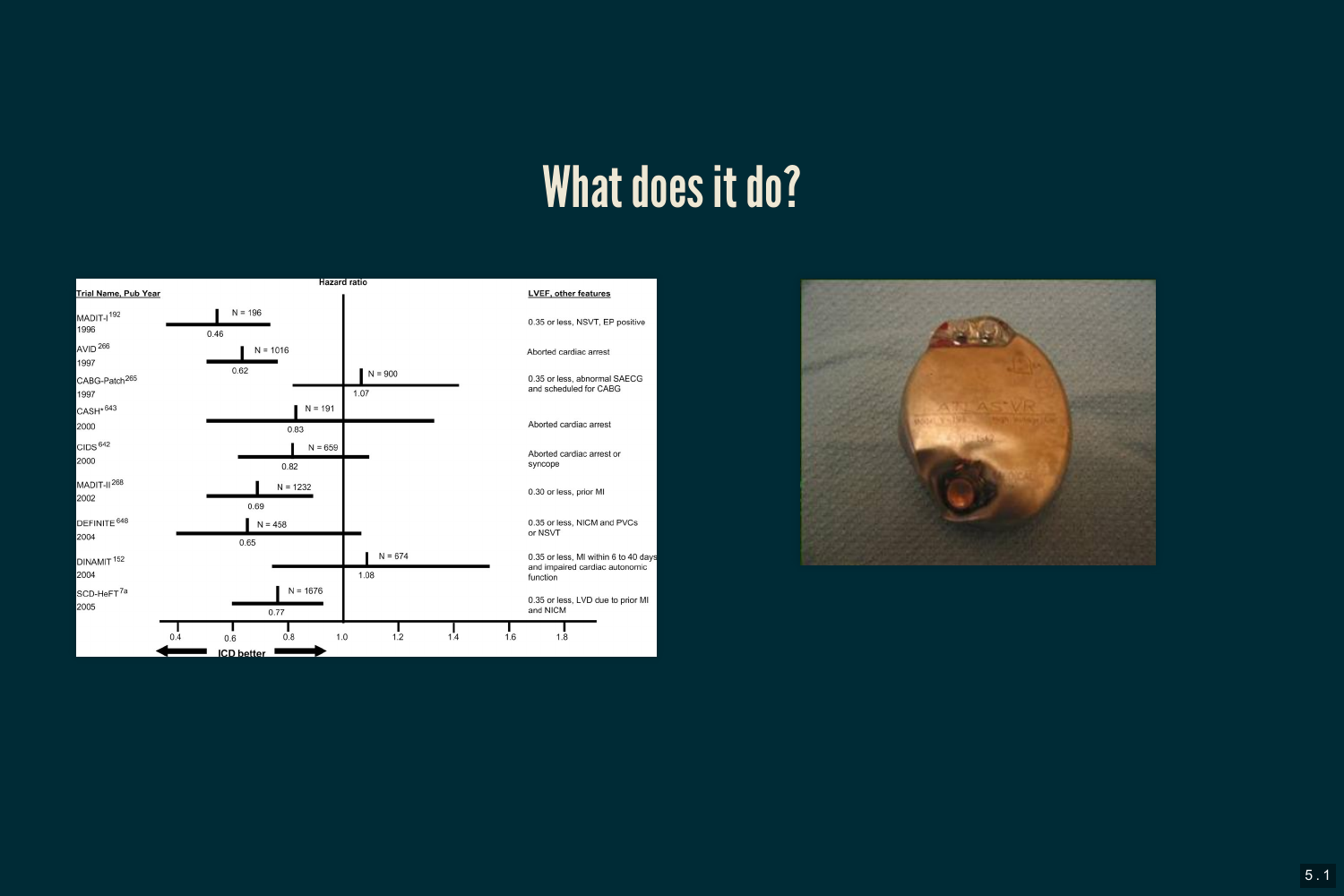### What it is not

- Does not improve the function of the heart
- Not a treatment for ventricular tachycardia
- Does not prevent tachy-arrhythmias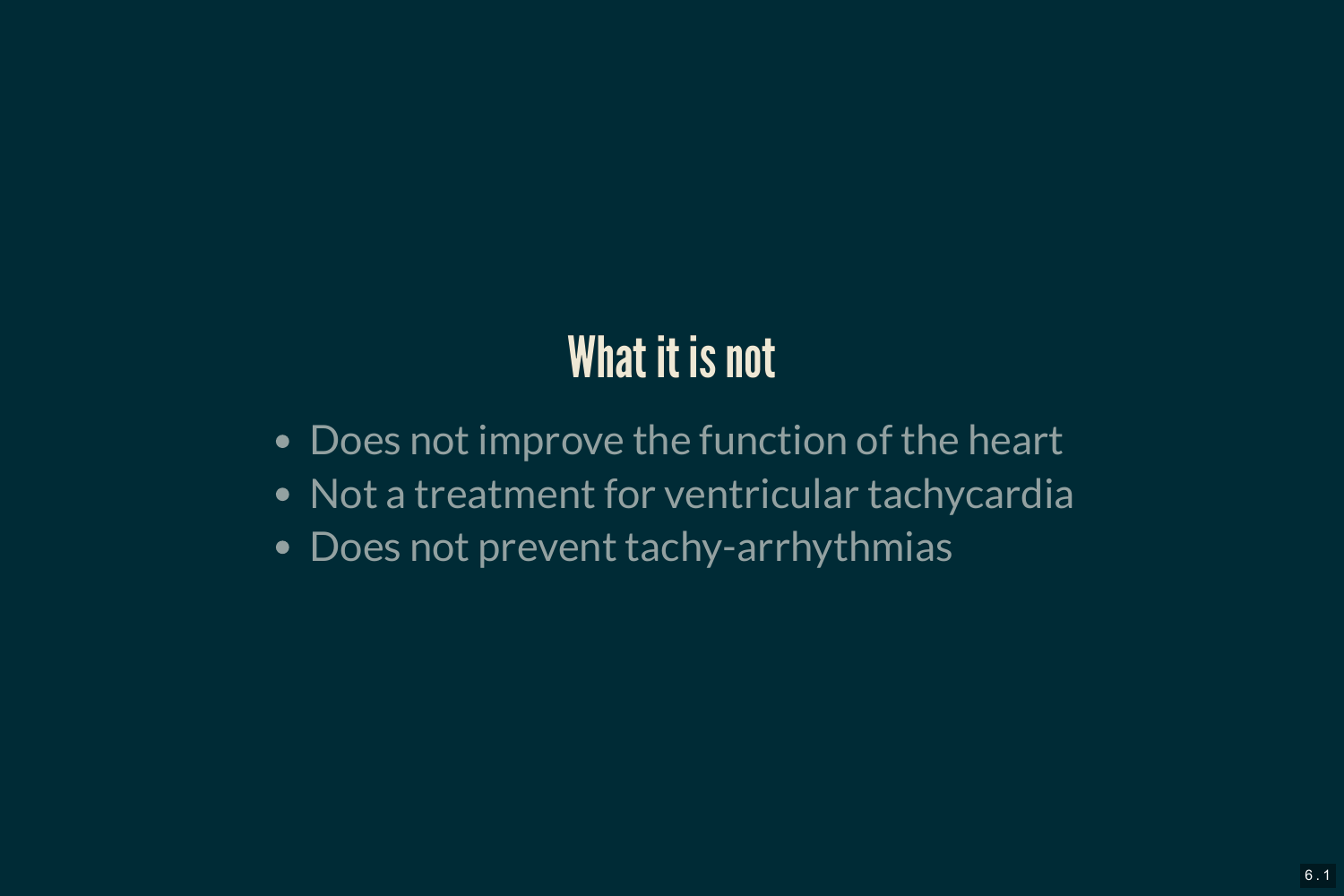### How does it differentiate an arrhythmia from normal rhythm

- At simplest level, discrimination is rate based
- Other clues are used
	- Relation of atrial and ventricular activity
	- Morphology of the electrogram

| <b>V.</b> Detection                                     |                                                              |          |                           |                  |     |                    |           |
|---------------------------------------------------------|--------------------------------------------------------------|----------|---------------------------|------------------|-----|--------------------|-----------|
| <b>Initial</b><br><b>Redetect</b><br>V. Interval (Rate) |                                                              |          |                           |                  |     |                    |           |
| VF                                                      | ,,,,,,,,,,,,,,,,,,,,,,,,,,<br>OFF<br>,,,,,,,,,,,,,,,,,,,,,,, | 18/24    | 12/16                     | 280 ms (214 bpm) |     |                    |           |
| <b>FVT</b>                                              | OFF                                                          |          | 240 ms (250 bpm)          |                  |     |                    |           |
| VT                                                      | OFF<br>,,,,,,,,,,,,,,,,,,,,,,,,,,,,,,,,,,,                   | 16       | 12                        | 370 ms (162 bpm) |     |                    |           |
| Monitor                                                 | Off                                                          | 20       |                           | 450 ms (133 bpm) |     |                    |           |
| <b>PR Logic</b>                                         |                                                              |          | <b>Other Enhancements</b> |                  |     | <b>Sensitivity</b> |           |
| AF/Afl                                                  |                                                              | On       | <b>Stability</b>          |                  | Off | Atrial             | $0.45$ mV |
| <b>Sinus Tach</b>                                       |                                                              | On       | Onset                     |                  | Off | <b>RV</b>          | 0.3 mV    |
| Off<br>Other 1:1 SVTs                                   |                                                              |          | <b>High Rate Timeout</b>  |                  | Off |                    |           |
|                                                         |                                                              |          |                           |                  |     |                    |           |
| <b>SVT V. Limit</b>                                     |                                                              | $280$ ms |                           |                  |     |                    |           |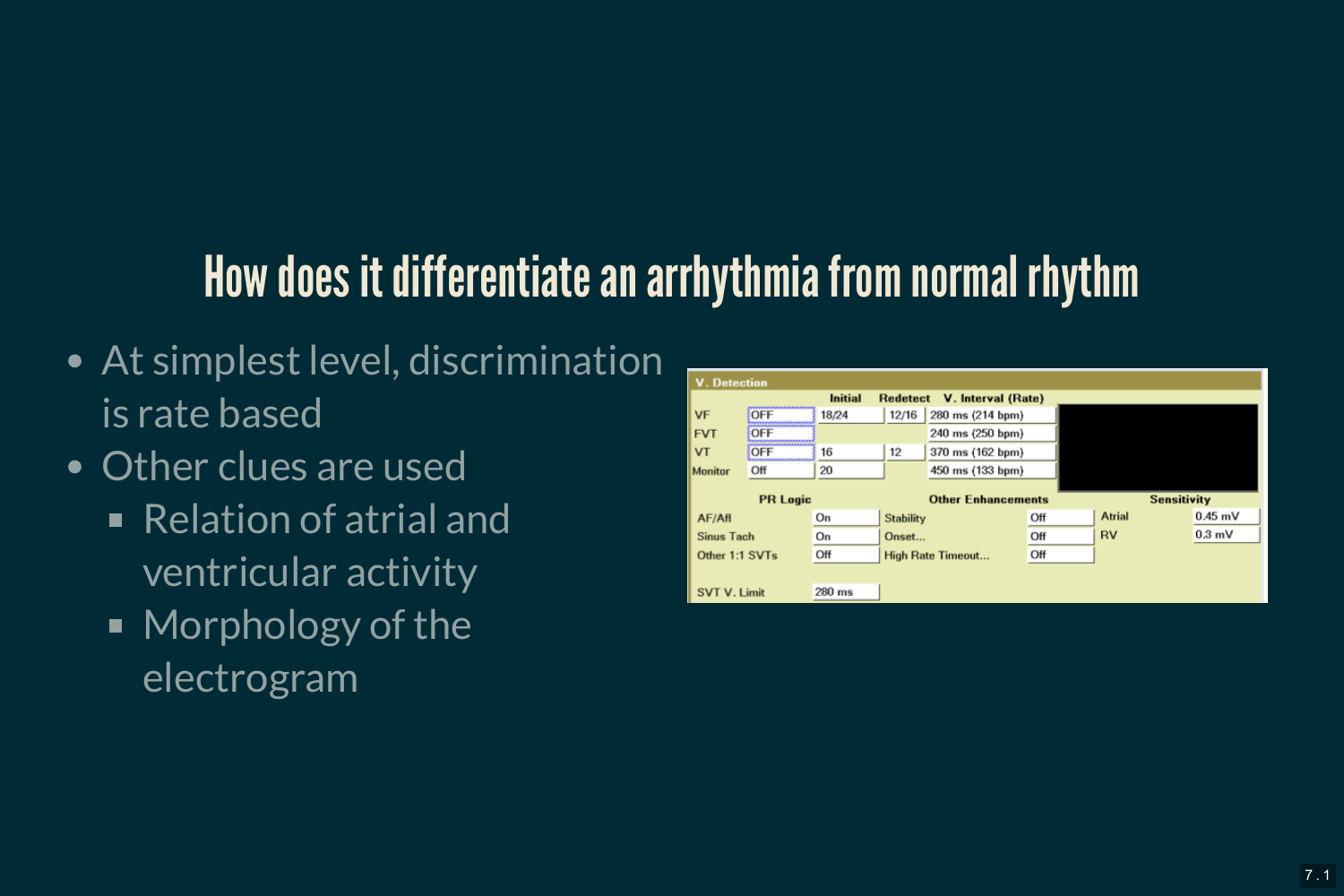### How does it correct the rhythm

- By delivering a biphasic DC shock
- By overdrive pacing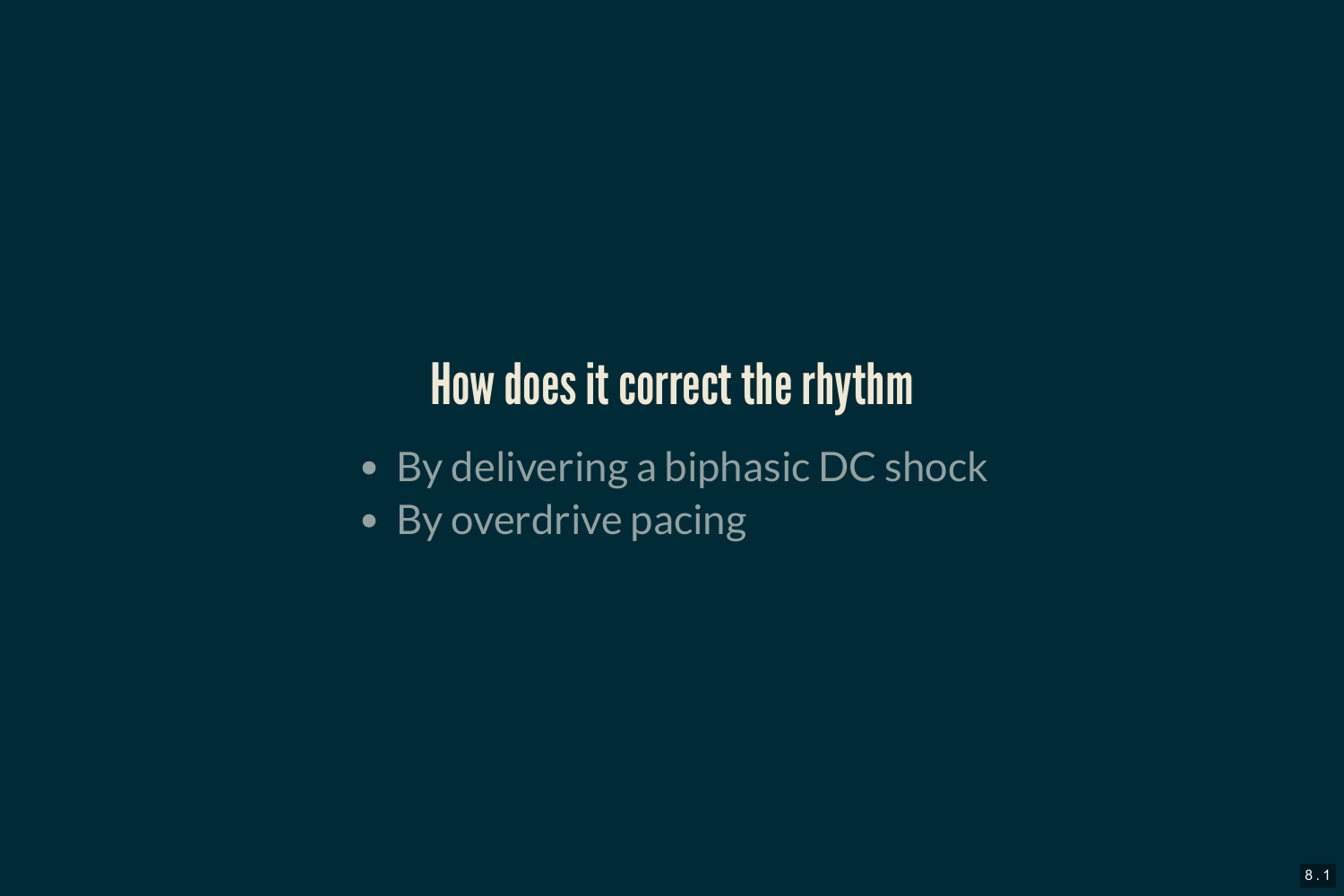## Follow up

- Usually required every 6 months to a year
- Device longevity is generally 5-10 years
- After this needs to be changed (lead retained)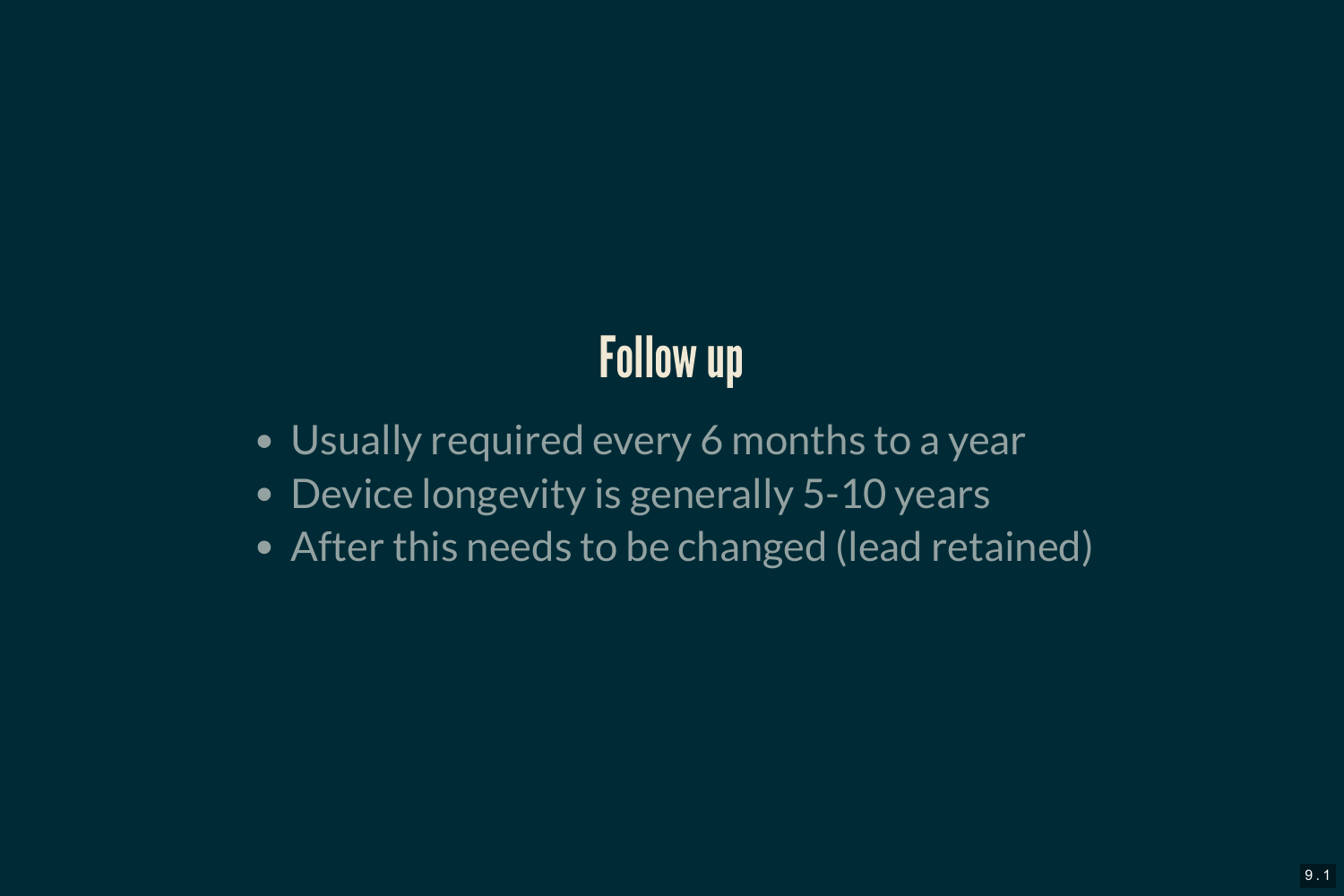## ICD issues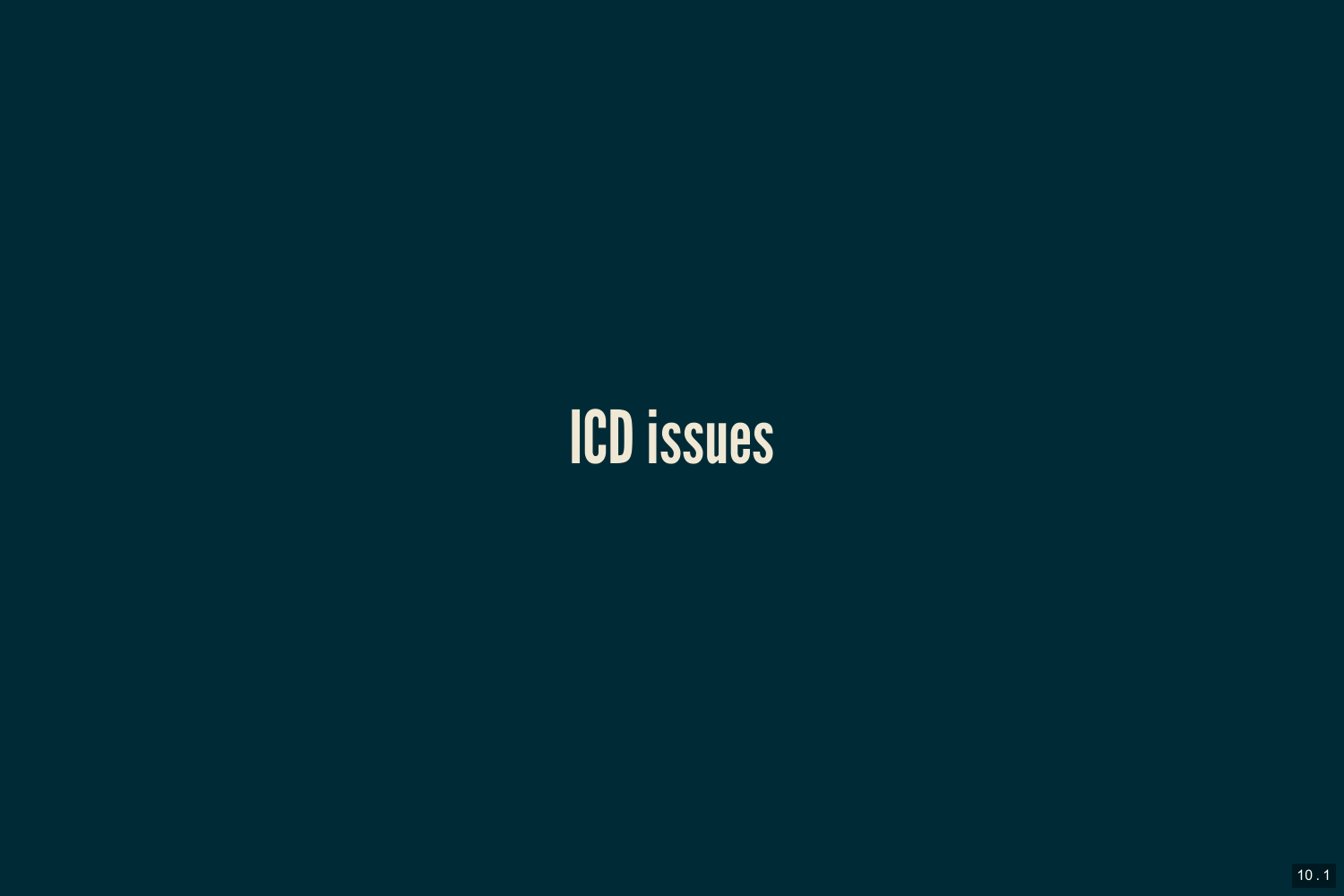### Shock from the device

- Usually felt like a blow on the back / being punched in the chest
- Patient perception varies
- Phantom / inappropriate / appropriate shocks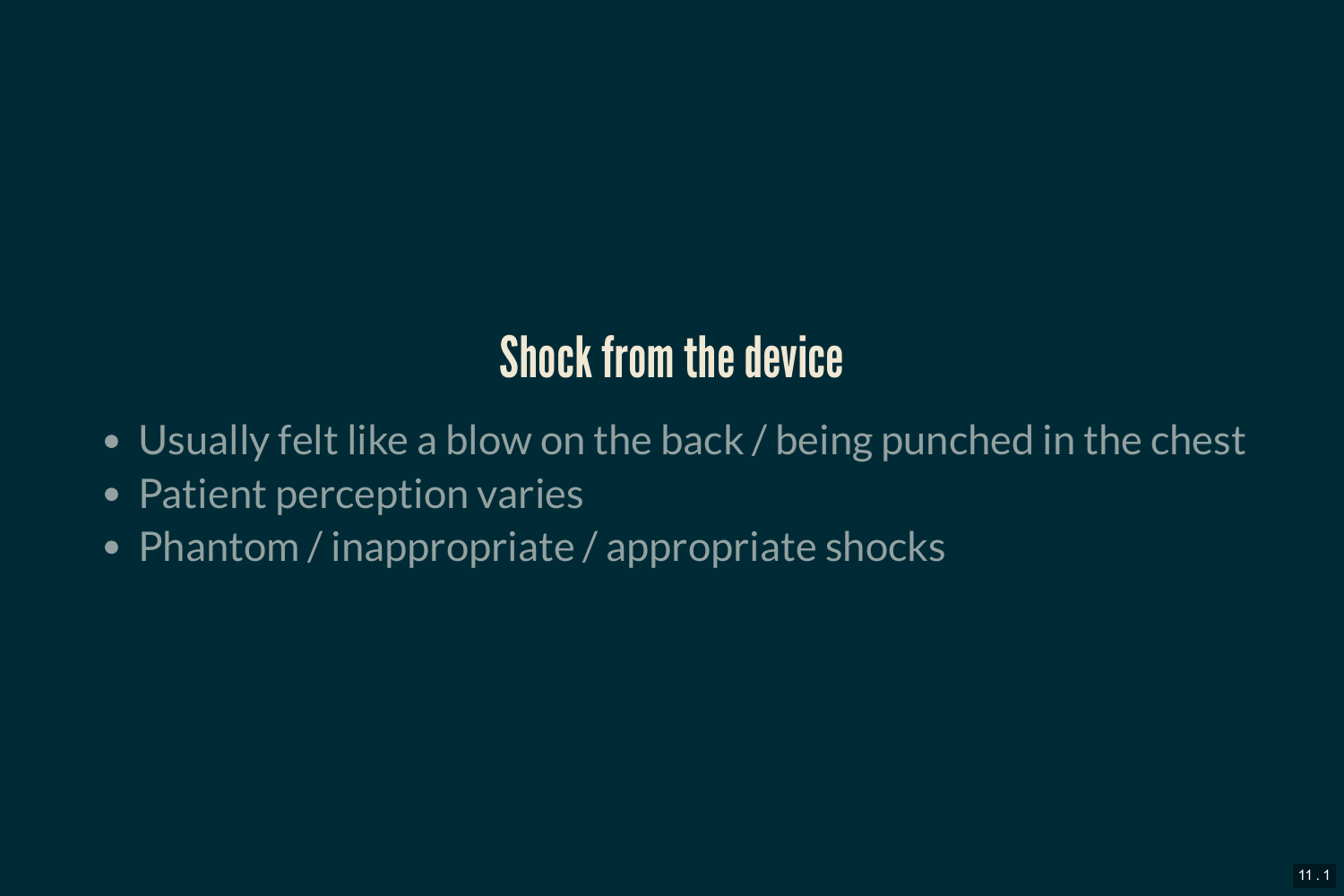### **Need for consultation at specialist center**

- One shock + feeling well early elective device check
- Immediate visit
	- More than one shock
	- **Feeling unwell**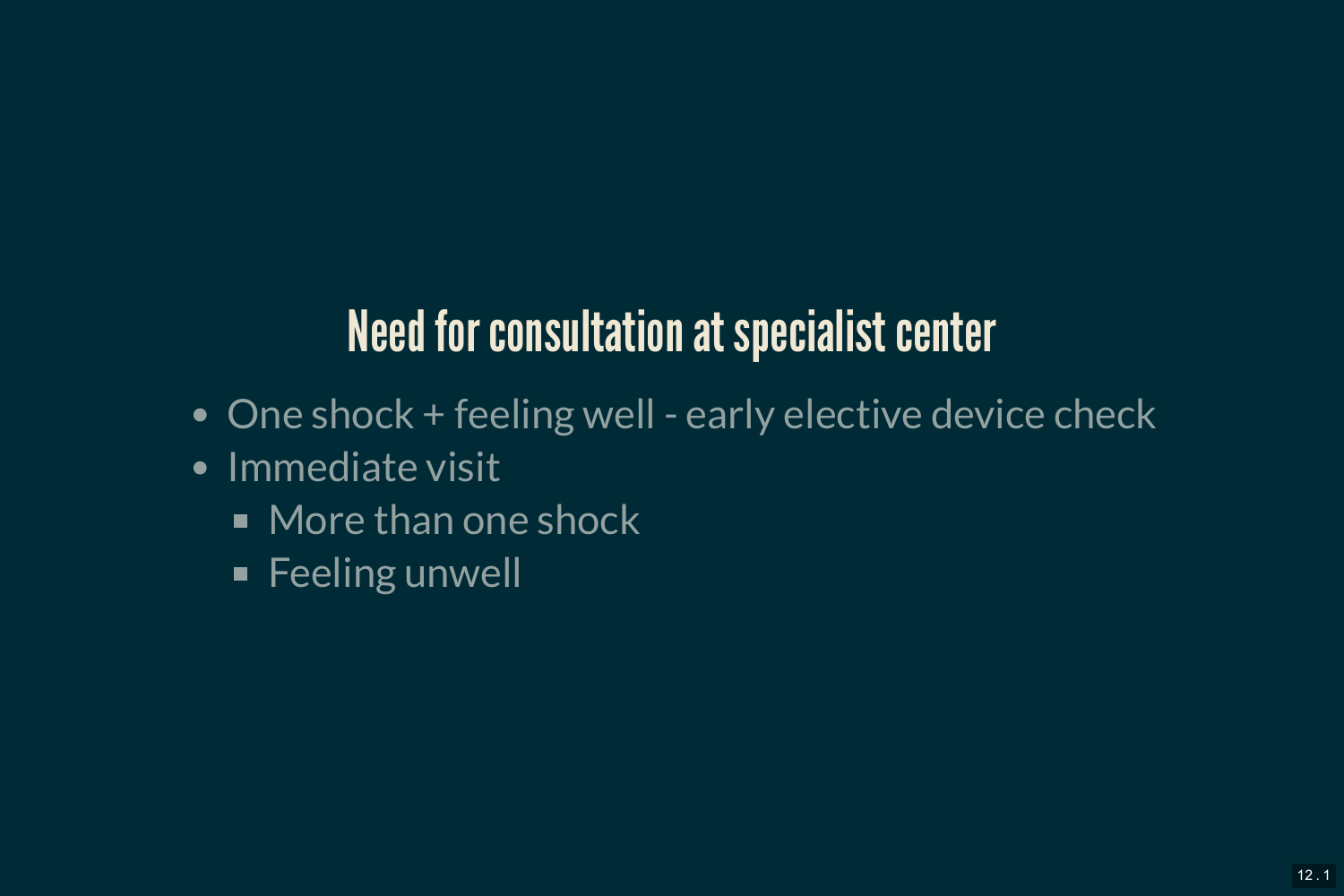### Alert from device

- Audible / vibratory alert
- If no other issues, wait one day to confirm alarm (same time each day)
- If repeat alarm, consult at specialist center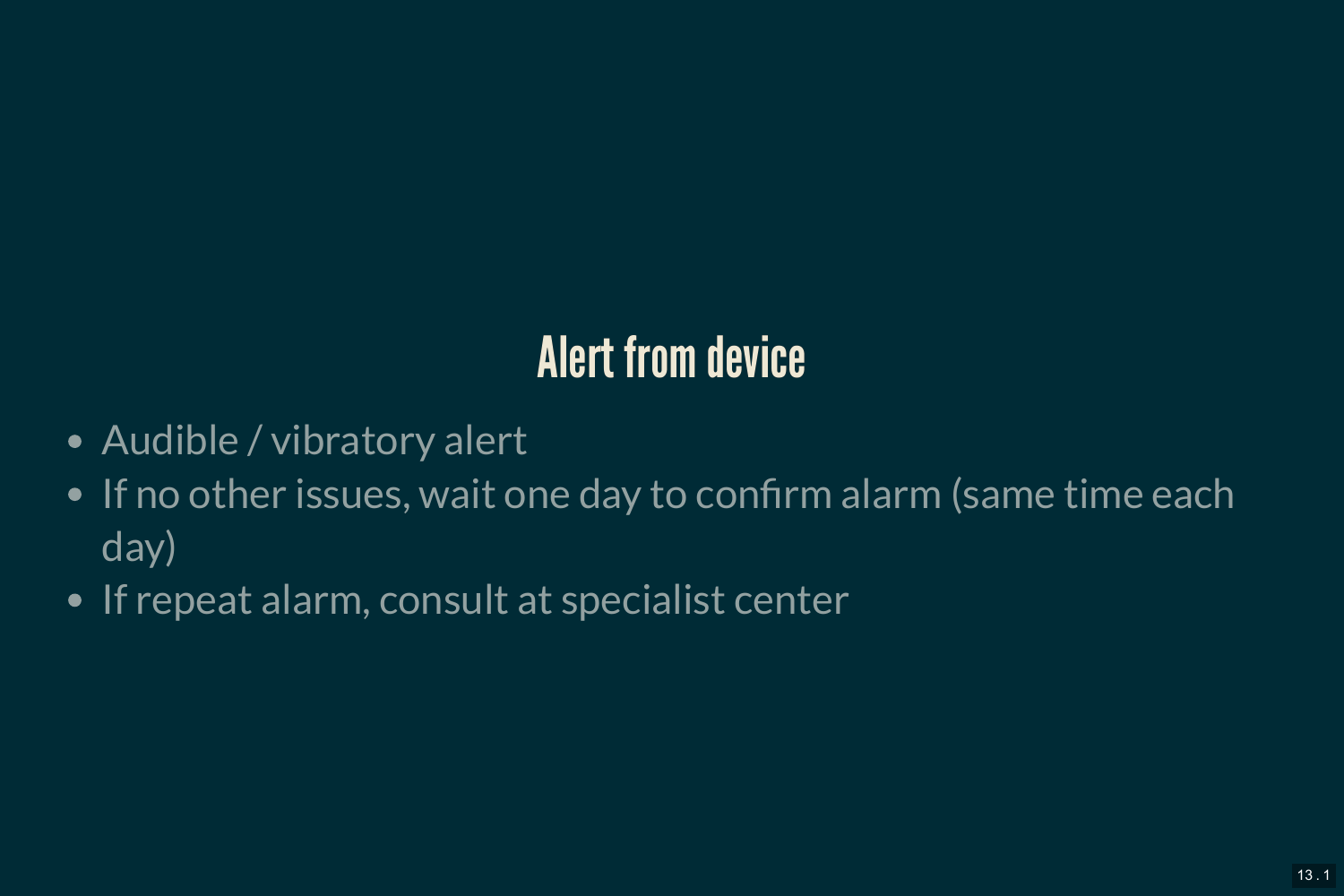### Patient who presents with repeated shocks

- Determine if appropriate / inappropriate
- Appropriate treat arrhythmia
- Inappropriate may use strong magnet to inhibit therapies  $\bullet$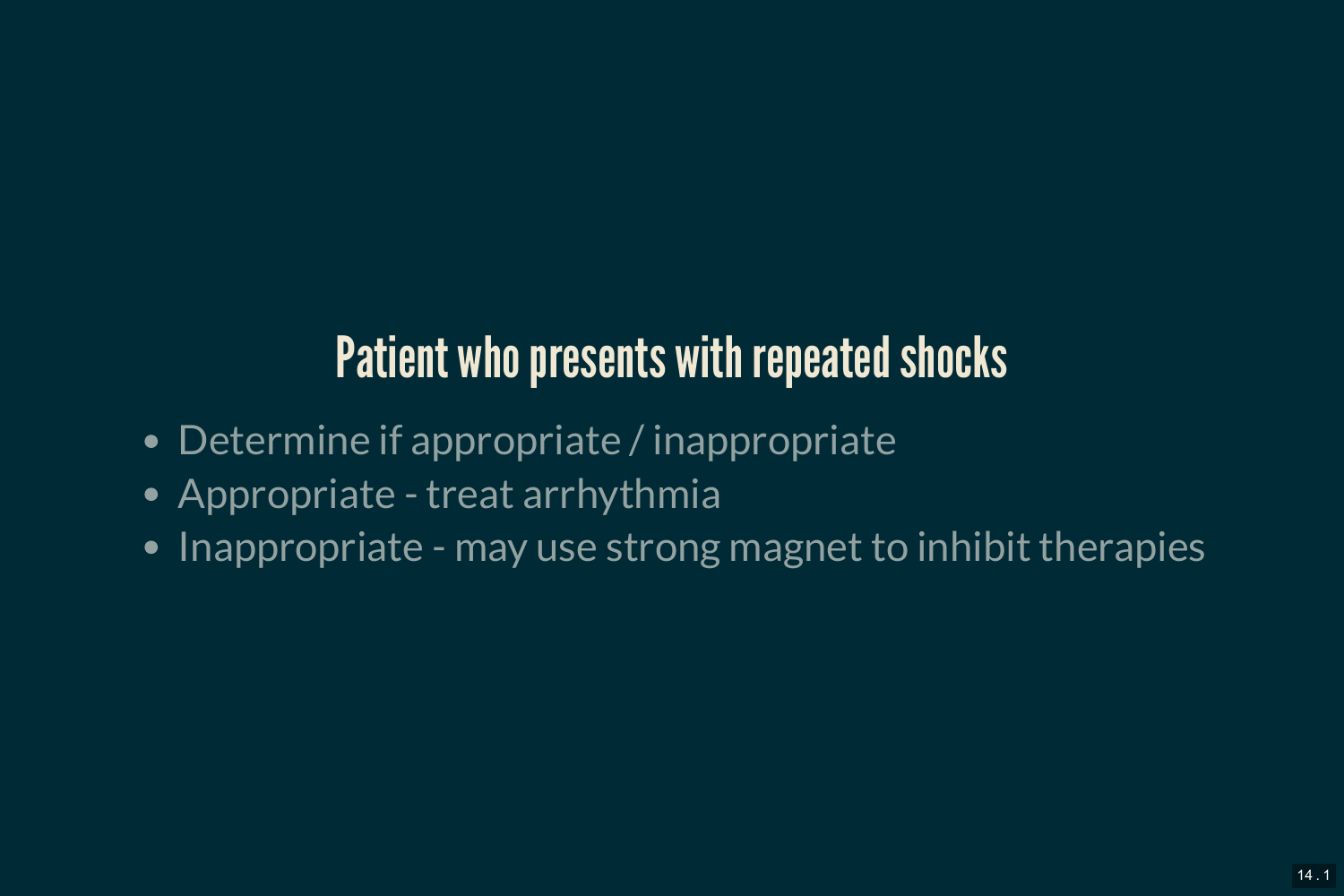# Daily Life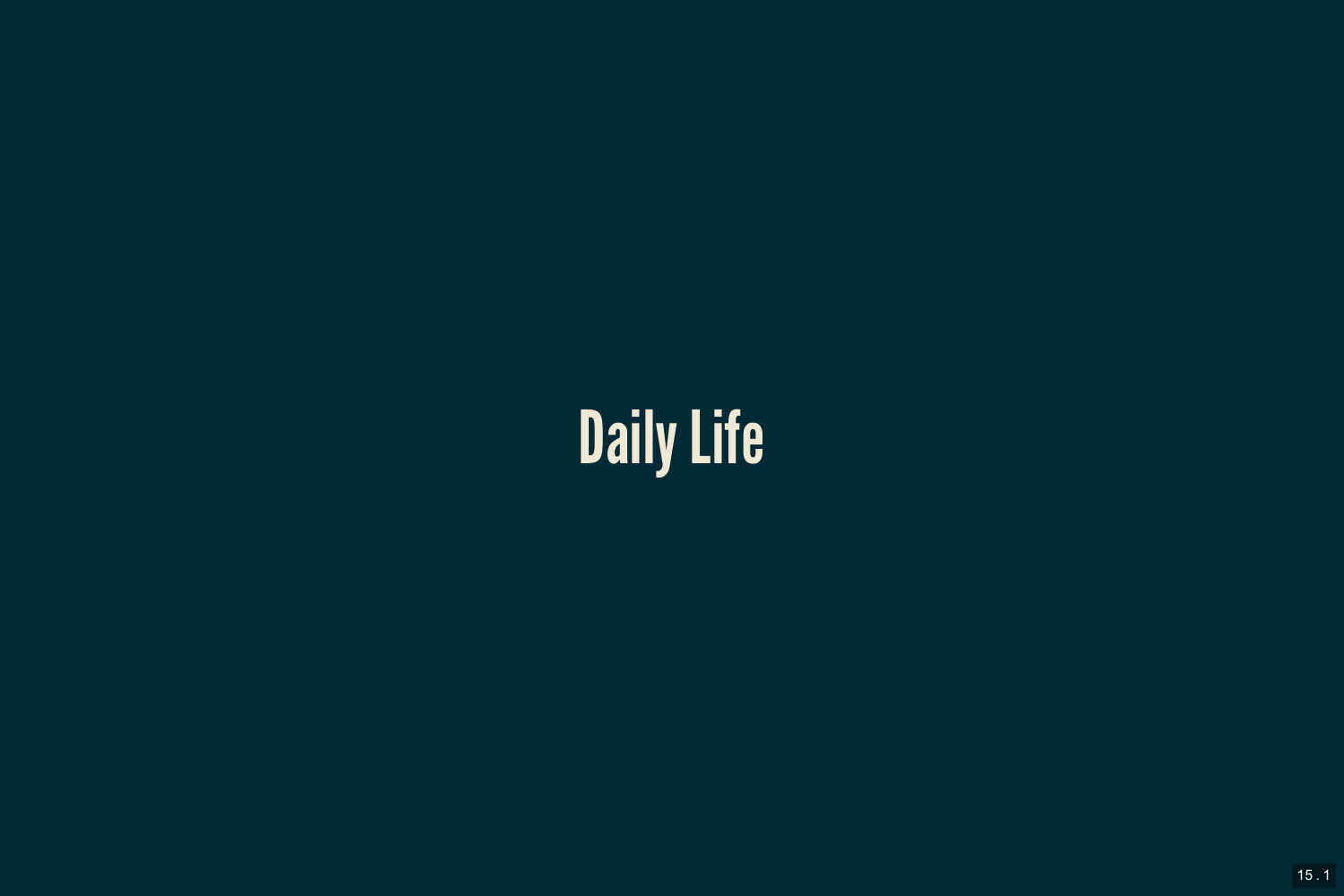### **Minimal impact on day to day life**

- Diet
- Exercise
- Pregnancy / delivery
- Determined by underlying disease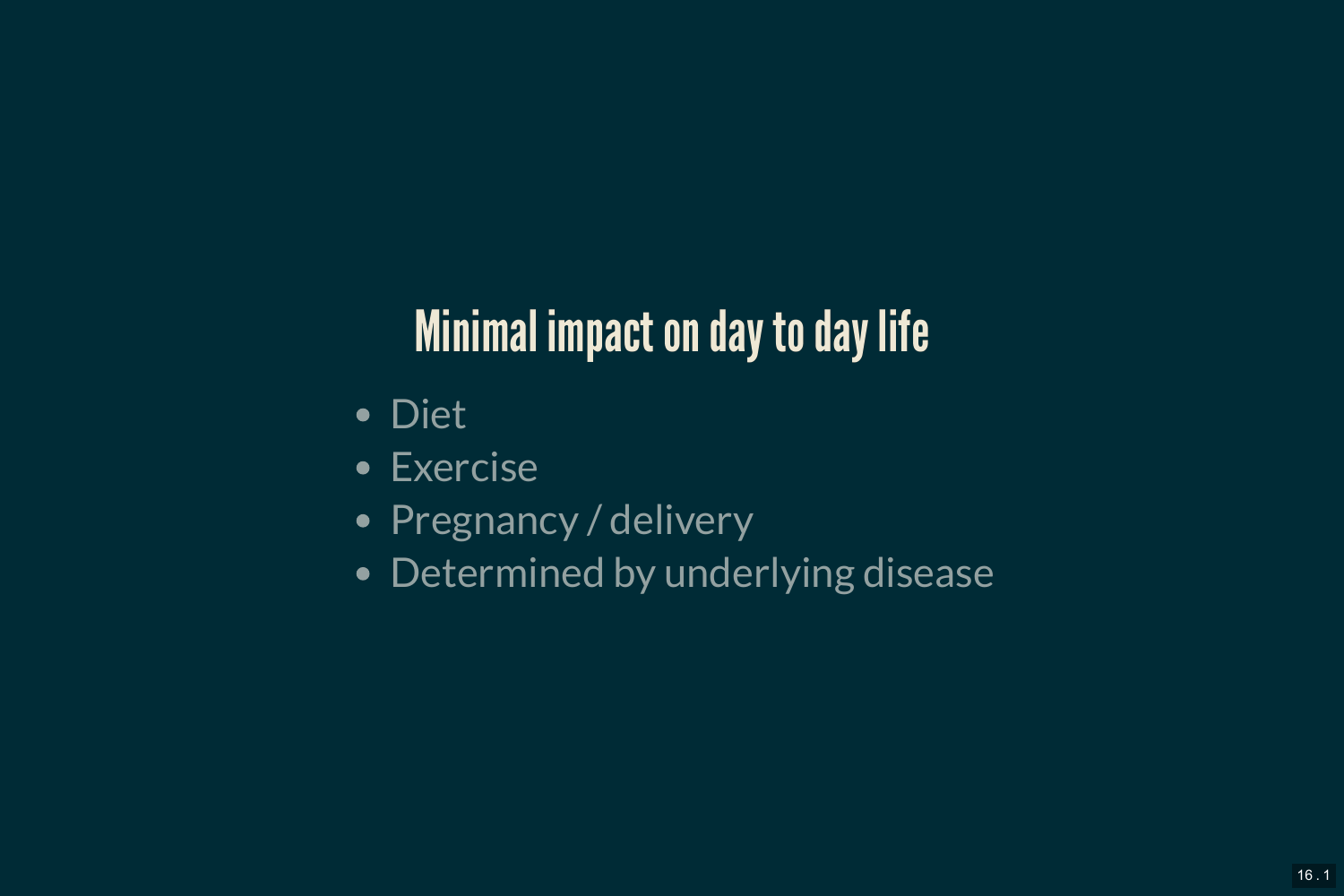## **Driving**

- Avoid driving public transport vehicles
- 6 weeks after implantation Primary prevention
- 6 months without events Secondary prevention

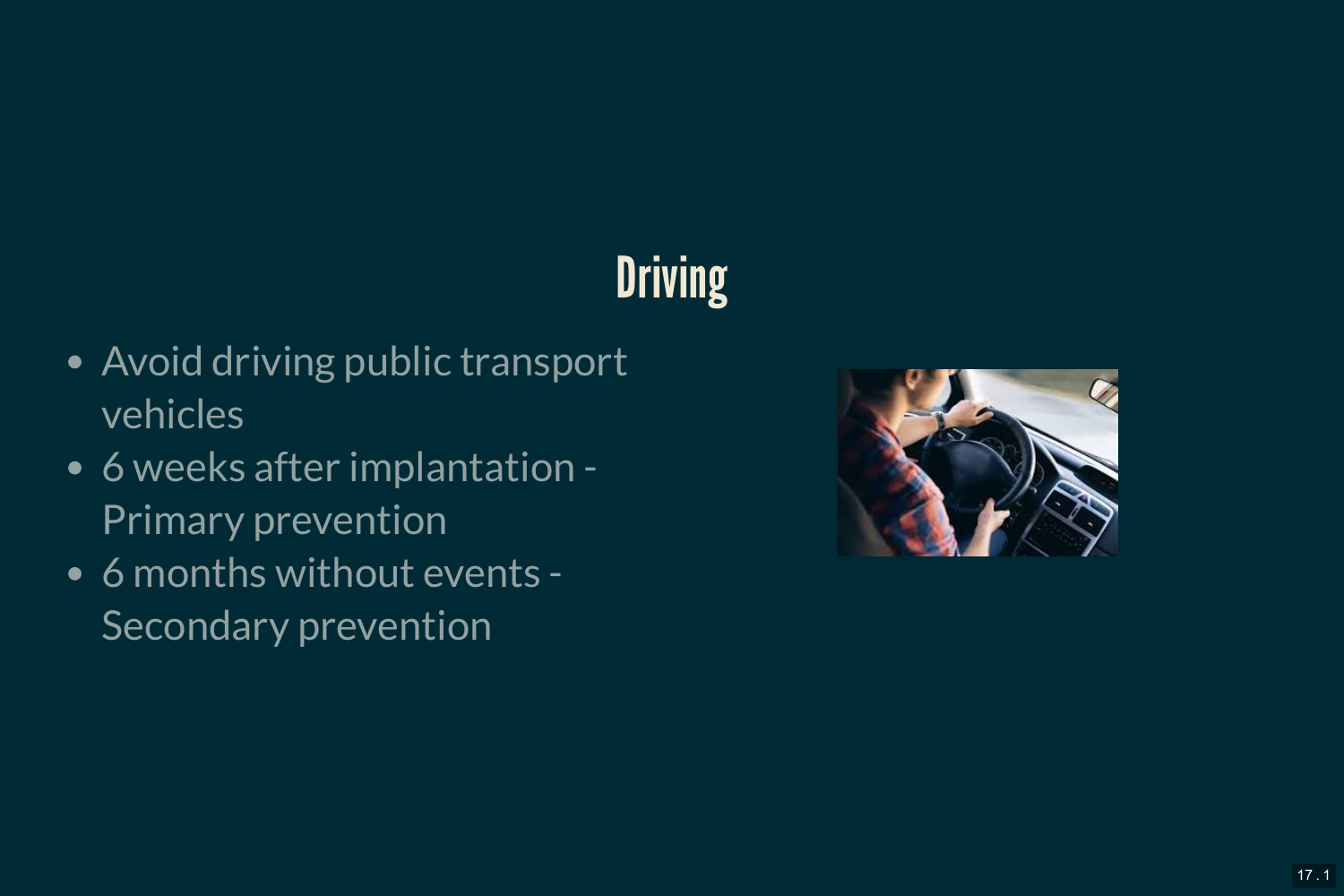### EMI

- No interference from majority of household devices
- Remote control / microwave / electric switches / Walk through scanners at airports
- Mobile phones 6 inches away opposite ear / not in shirt pocket
- Music players headphones 6 inches away
- Anti-theft systems avoid leaning on / prolonged proximity
- Avoid strong magnets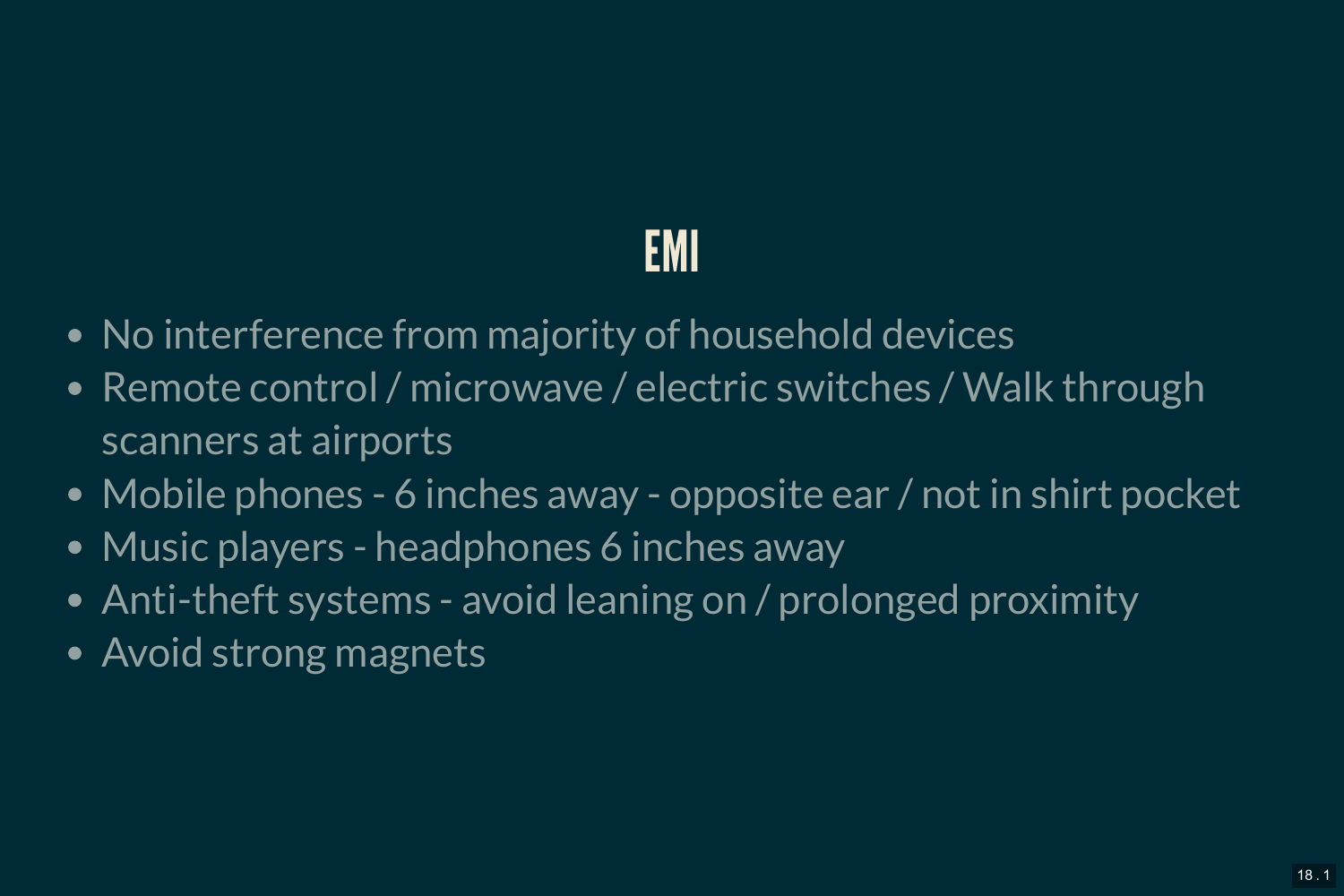### Suspect EMI

- Shock / symptoms
- Related to place / device
- When in doubt check in specialist center

icd\_swimming\_pool.jpg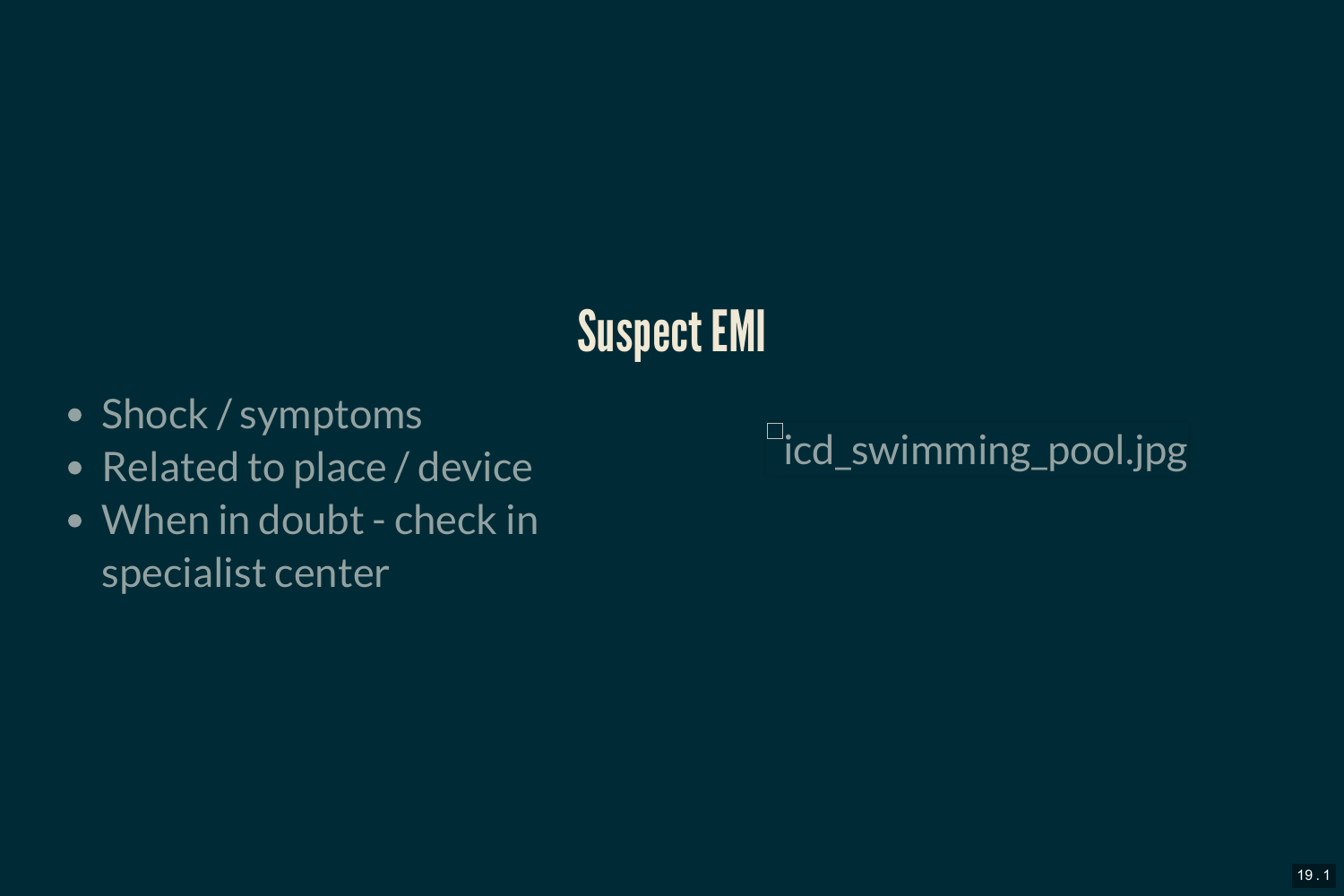# Medical management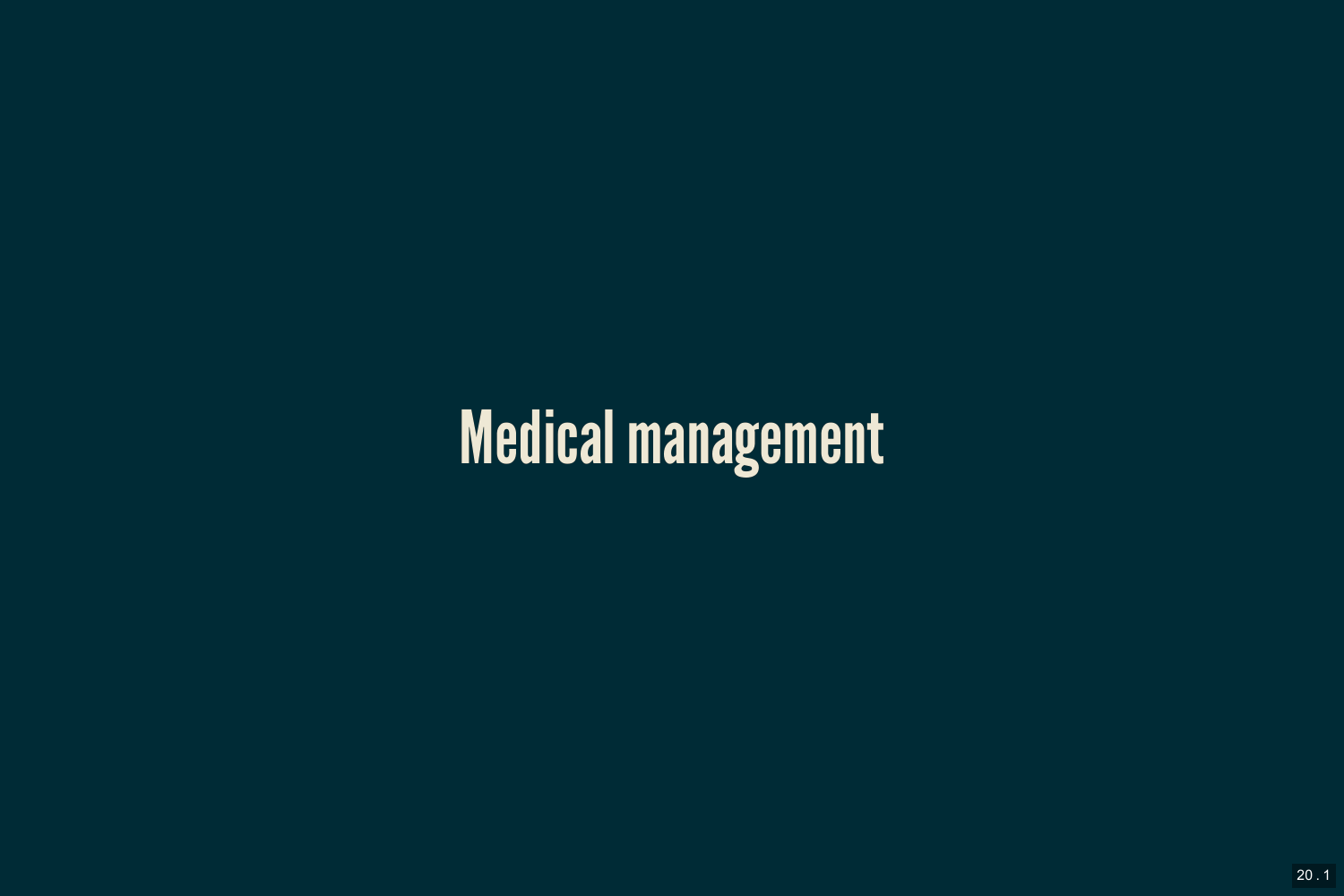## **Drugs**

- Most ailments can be treated as usual
- Underlying disease dictates drugs that are safe to use
- Anti-arrhythmic drugs may affect defibrillation threshold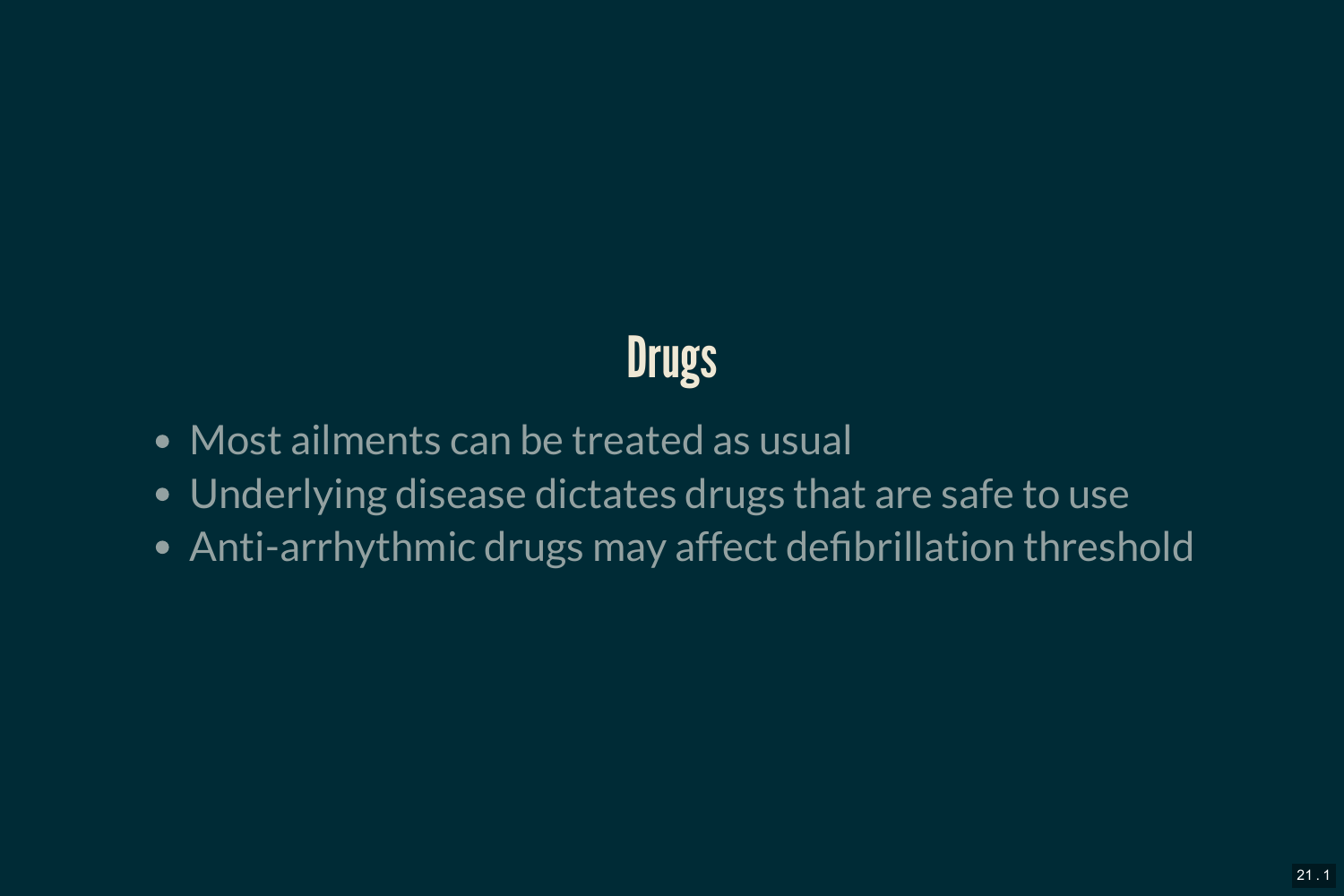#### **Scans**

- CXR / ultrasound safe
- CT scan Can sometimes be associated problems when device is directly in scanning field
- MRI MRI conditional devices take specialist opinion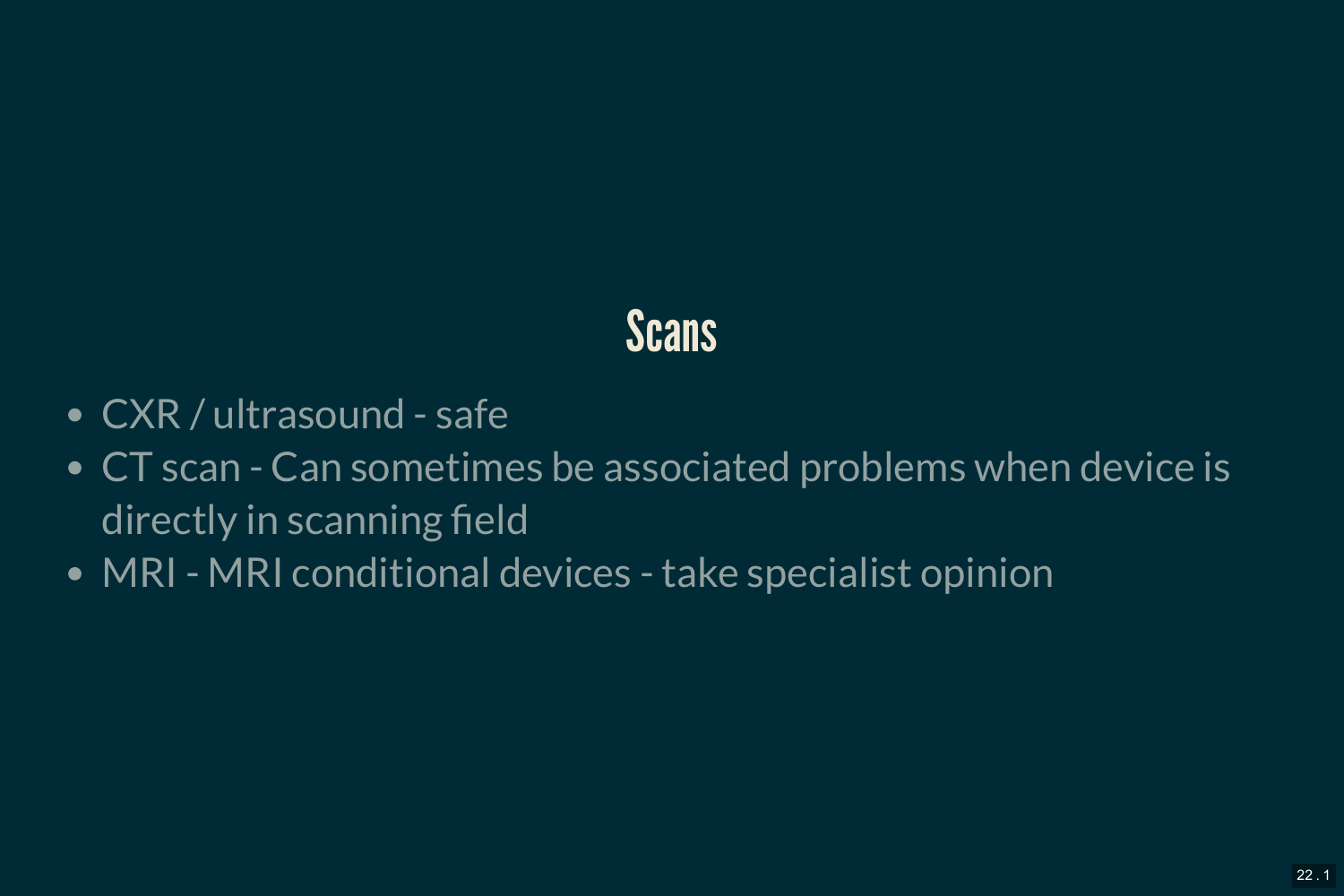### Radiotherapy for cancer

- Can damage the device circuitry
- Shield if possible
- Move device if it is in the field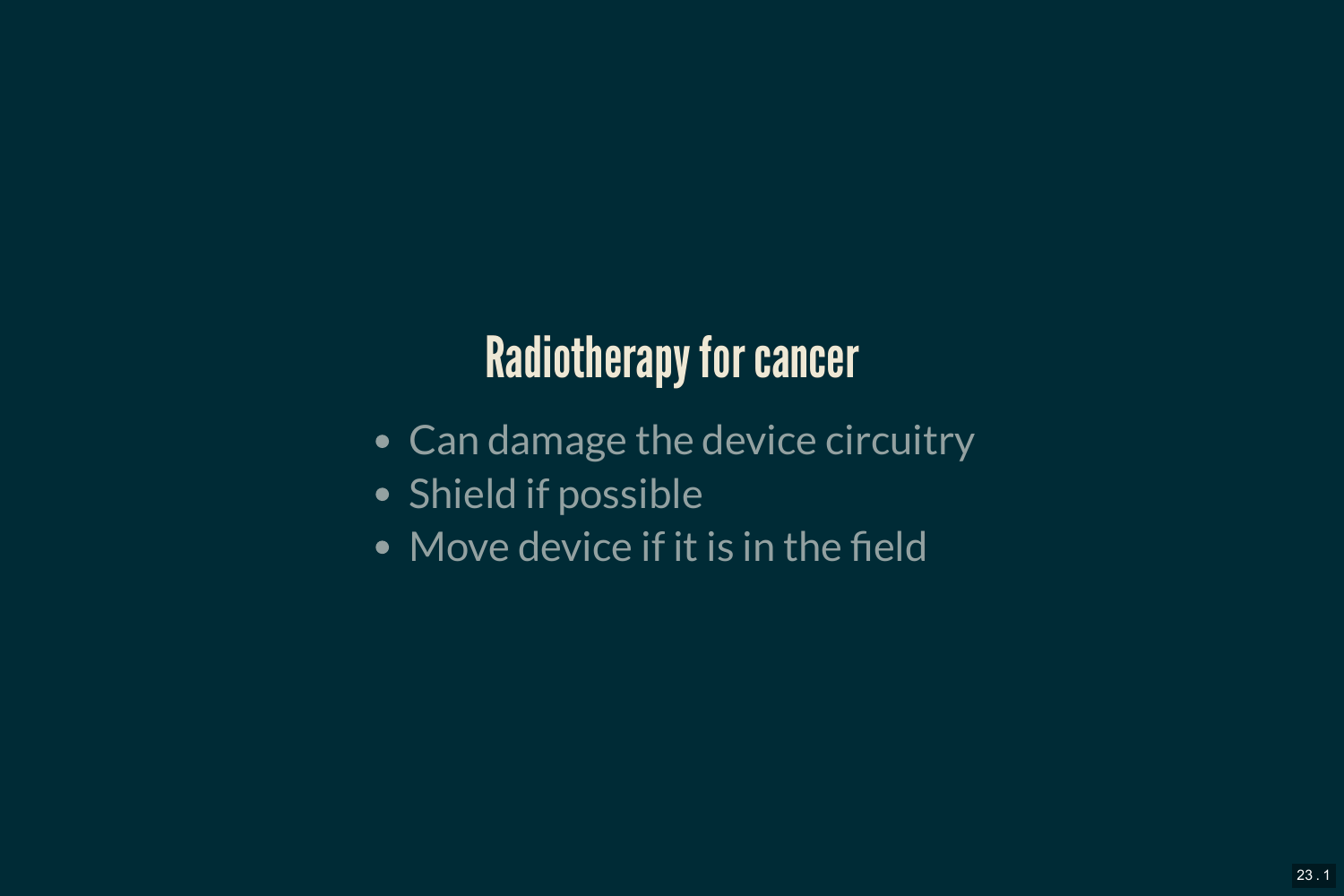### **Others**

- Extracorporeal shock wave lithotripsy Avoid
- Transcutaneous electrical nerve stimulation Avoid on torso, rare interaction when used in limbs
- Electro convulsive therapy no EMI, but avoid inappropriate therapy for sinus tachycardia
- External defibrillation keep distance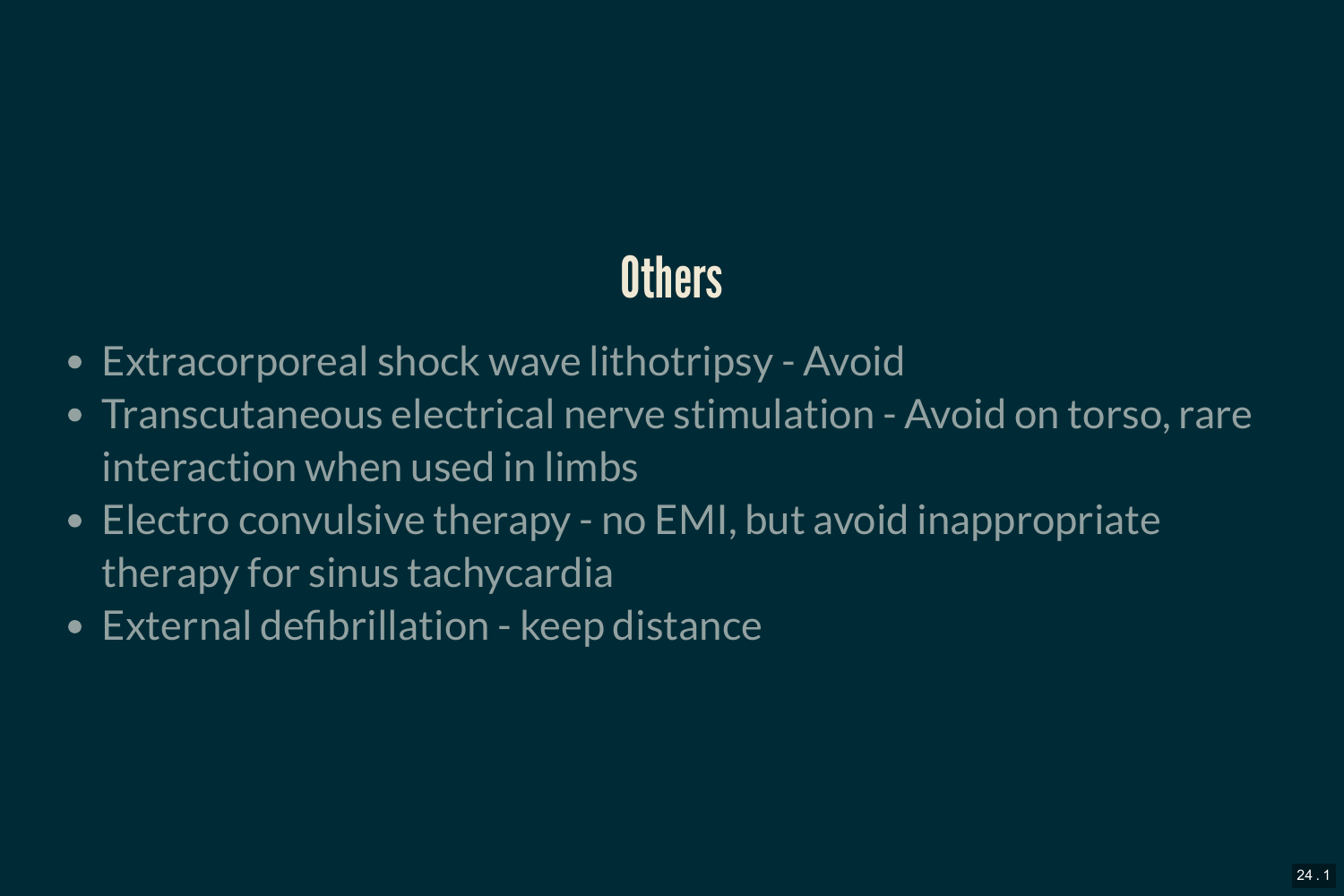### Surgical procedures

- Cautery can produce EMI
- Bipolar cautery / short bursts / away from device
- Magnet over device / deacivate device